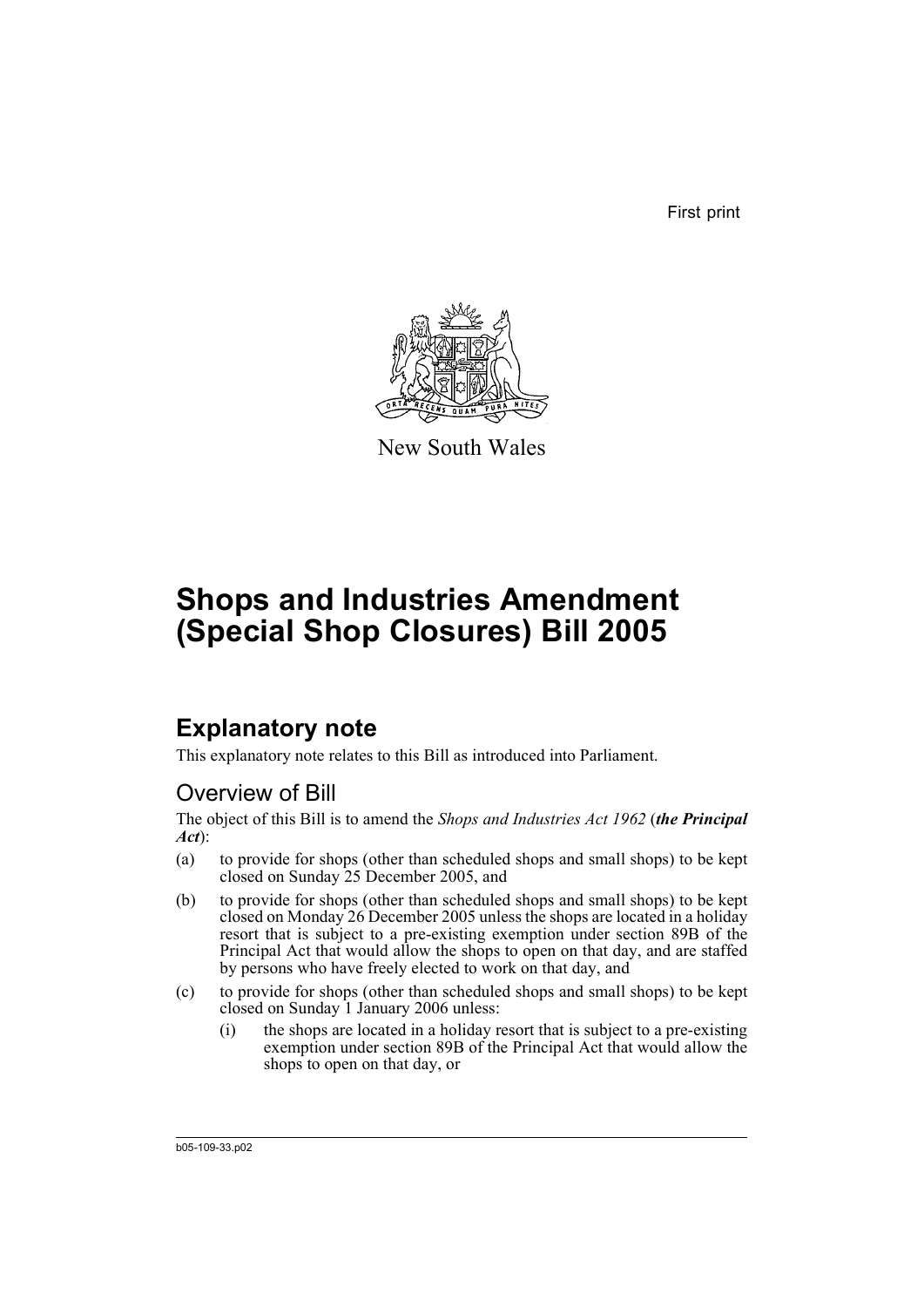Explanatory note

(ii) the shops are located in the commercial business districts of the Cities of Sydney, Newcastle and Wollongong, or in the commercial business district of Cabramatta, and are subject to pre-existing exemptions under section 78A of the Principal Act that would allow the shops to open on that day,

and are staffed by persons who have freely elected to work on that day, and

(d) to provide that the proposed shop closures have effect despite any exemption granted under section 78A (exemption by the Director-General) or 89B (exemption of holiday resorts) or any order made under section 85 (2) (exemption by Ministerial order) of the Principal Act.

Scheduled shops are shops listed in Schedule 3 to the Principal Act and include, for example, chemists' shops, cooked food shops, newsagencies and video shops.

Small shops are those with two or less shopkeepers that require not more than four persons to conduct the business of the shop on any one day.

### Outline of provisions

**Clause 1** sets out the name (also called the short title) of the proposed Act.

**Clause 2** provides for the commencement of the proposed Act on the date of assent.

**Clause 3** is a formal provision that gives effect to the amendment to the Principal Act set out in Schedule 1.

### **Schedule 1 Amendment**

**Schedule 1** amends the Principal Act to insert proposed sections 89E, 89F and 89G, having the effect described above in the Overview.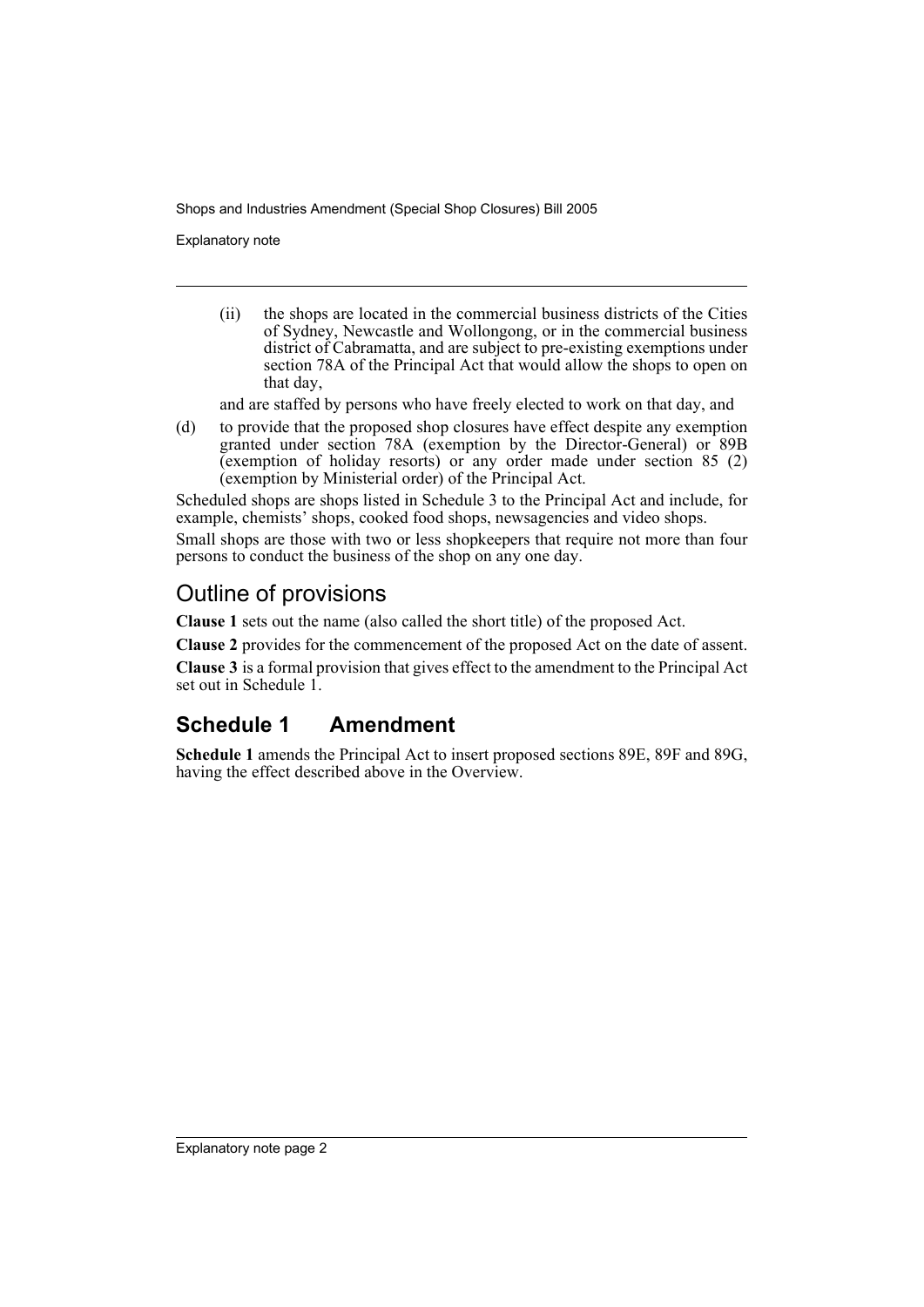First print



New South Wales

## **Shops and Industries Amendment (Special Shop Closures) Bill 2005**

### **Contents**

|                                                    | Page |
|----------------------------------------------------|------|
| Name of Act                                        |      |
| 2 Commencement                                     |      |
| 3 Amendment of Shops and Industries Act 1962 No 43 | 2    |
| Schedule 1 Amendment                               | 3    |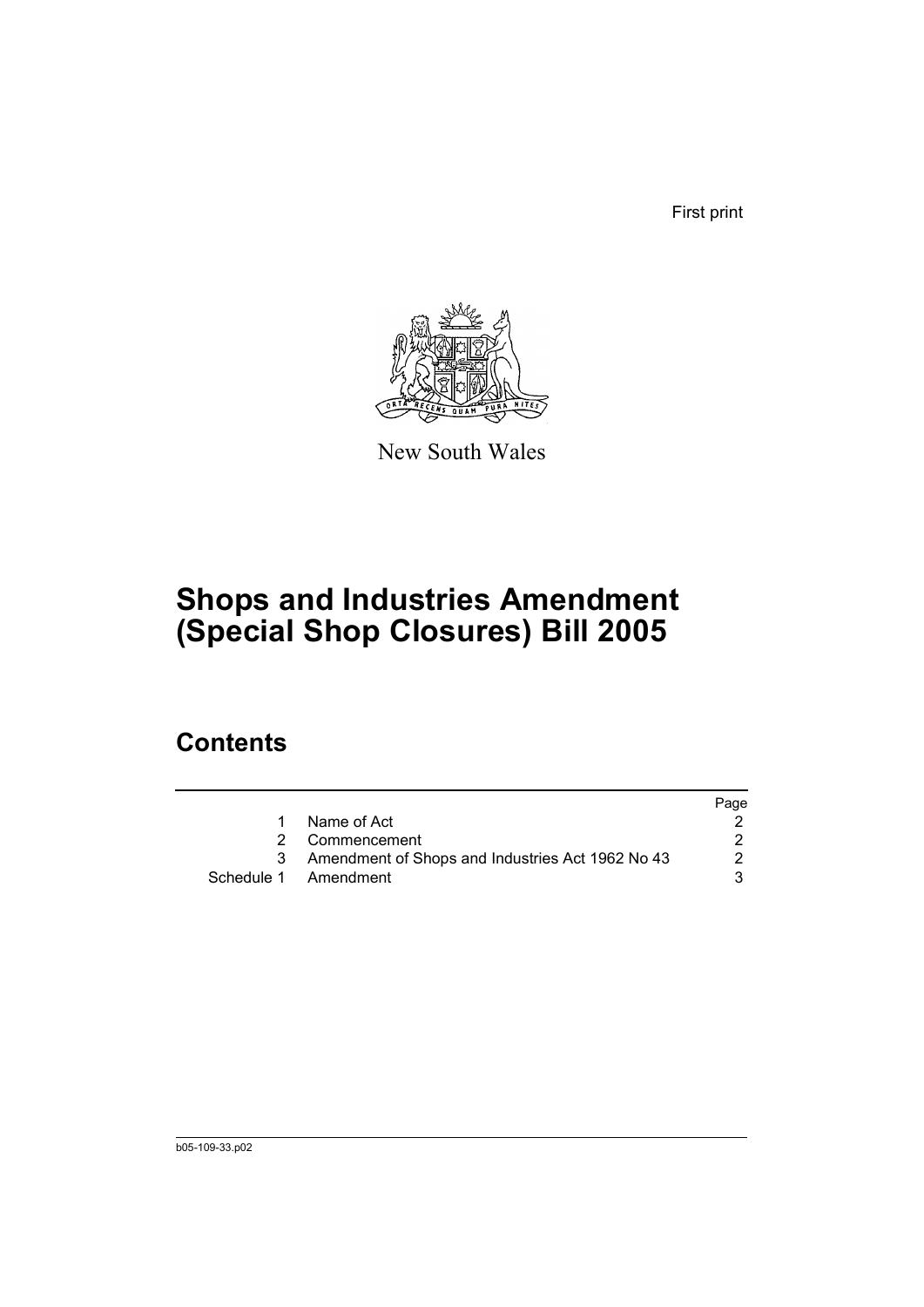Contents

Page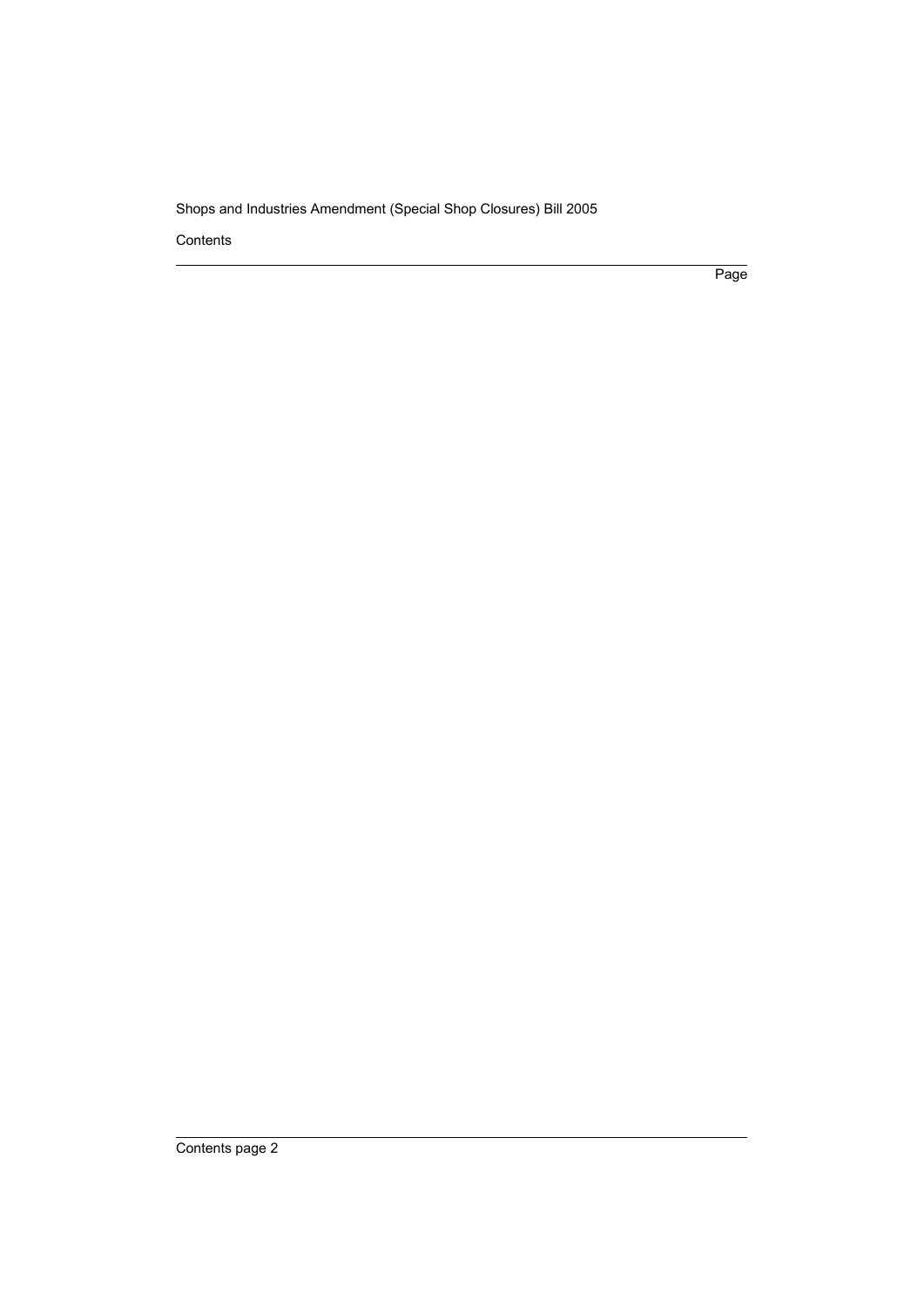

New South Wales

## **Shops and Industries Amendment (Special Shop Closures) Bill 2005**

No , 2005

#### **A Bill for**

An Act to amend the *Shops and Industries Act 1962* with respect to the closure of certain shops on Sunday 25 December 2005, Monday 26 December 2005 and Sunday 1 January 2006.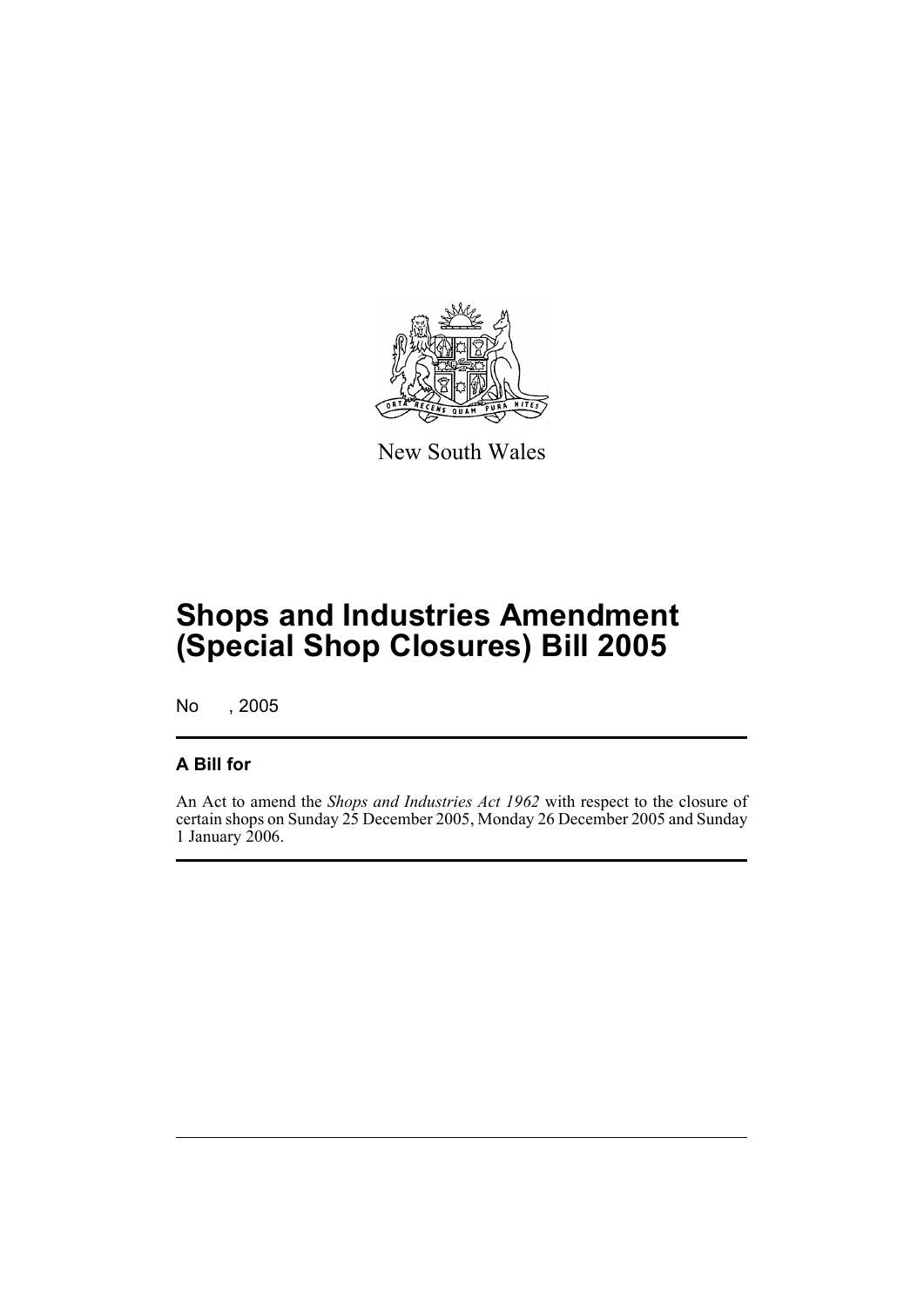|              | The Legislature of New South Wales enacts:                                          |                     |
|--------------|-------------------------------------------------------------------------------------|---------------------|
| 1            | Name of Act                                                                         | 2                   |
|              | This Act is the Shops and Industries Amendment (Special Shop<br>Closures) Act 2005. | 3<br>$\overline{4}$ |
| $\mathbf{2}$ | <b>Commencement</b>                                                                 | 5                   |
|              | This Act commences on the date of assent to this Act.                               | 6                   |
| 3            | Amendment of Shops and Industries Act 1962 No 43                                    | 7                   |
|              | The Shops and Industries Act 1962 is amended as set out in Schedule 1.              | 8                   |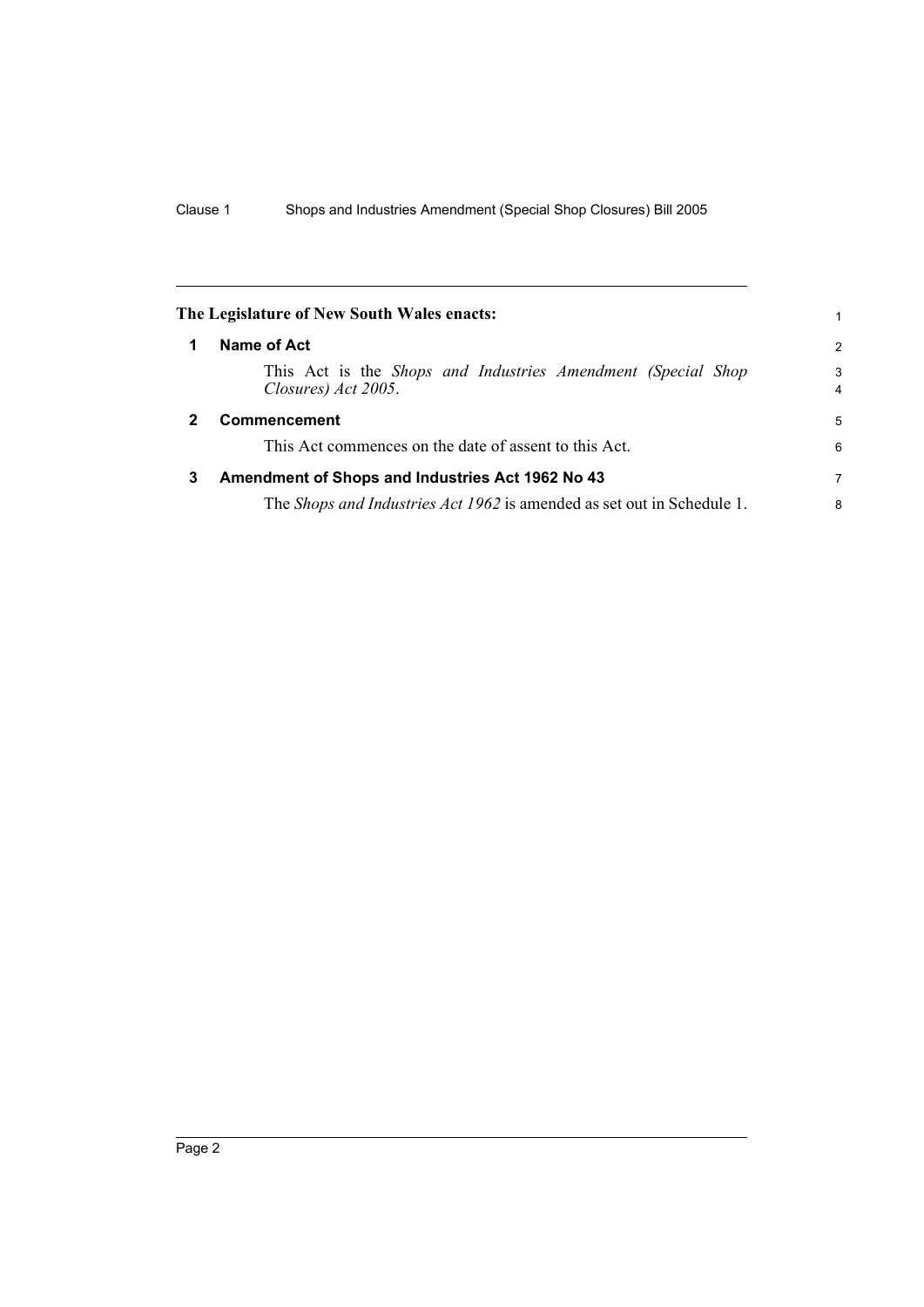Amendment Schedule 1

(Section 3)

1

2

| <b>Amendment</b> |
|------------------|
|                  |

| Sections 89E, 89F and 89G |         | 3                                                                                                                                                                                                                                                                        |                            |
|---------------------------|---------|--------------------------------------------------------------------------------------------------------------------------------------------------------------------------------------------------------------------------------------------------------------------------|----------------------------|
| Insert after section 89D: |         |                                                                                                                                                                                                                                                                          | 4                          |
| 89E                       |         | Shops to be kept closed on Christmas Day 2005                                                                                                                                                                                                                            | 5                          |
|                           | (1)     | Shops (other than scheduled shops and small shops) are to be kept<br>closed on Sunday 25 December 2005.                                                                                                                                                                  | 6<br>$\overline{7}$        |
|                           | (2)     | This section has effect despite:                                                                                                                                                                                                                                         | 8                          |
|                           |         | any exemption granted under section 78A or 89B, or<br>(a)                                                                                                                                                                                                                | 9                          |
|                           |         | (b)<br>any order made under section 85 (2),                                                                                                                                                                                                                              | 10                         |
|                           |         | before or after the commencement of this section.                                                                                                                                                                                                                        | 11                         |
|                           | (3)     | This section is repealed at the beginning of 2 January 2006.                                                                                                                                                                                                             | 12                         |
| 89F                       | resorts | Shops to be kept closed on Boxing Day 2005 except in holiday                                                                                                                                                                                                             | 13<br>14                   |
|                           | (1)     | Shops (other than scheduled shops and small shops) are to be kept<br>closed on Monday 26 December 2005, except as provided by<br>subsection (2).                                                                                                                         | 15<br>16<br>17             |
|                           | (2)     | A shop (other than a scheduled shop or a small shop) is permitted<br>to open on Monday 26 December 2005 if the following<br>conditions are satisfied:                                                                                                                    | 18<br>19<br>20             |
|                           |         | the shop is located in an area or part of an area that is<br>(a)<br>subject to an exemption under section 89B in force<br>immediately before the commencement of this section that<br>would, but for this section, allow the shop to open on<br>Monday 26 December 2005, | 21<br>22<br>23<br>24<br>25 |
|                           |         | (b)<br>the shop opens only in accordance with the conditions of<br>the exemption,                                                                                                                                                                                        | 26<br>27                   |
|                           |         | the shop is staffed on that day only by persons who have<br>(c)<br>freely elected to work on that day, without any coercion,<br>harassment, threat or intimidation by their employer.                                                                                    | 28<br>29<br>30             |
|                           | (3)     | For the purposes of subsection $(2)$ $(c)$ , a person is not taken to<br>have freely elected to work on Monday 26 December 2005<br>merely because that person is rostered to work on that day.                                                                           | 31<br>32<br>33             |
|                           | (4)     | This section has effect despite:                                                                                                                                                                                                                                         | 34                         |
|                           |         | any exemption granted under section 78A or 89B, or<br>(a)                                                                                                                                                                                                                | 35                         |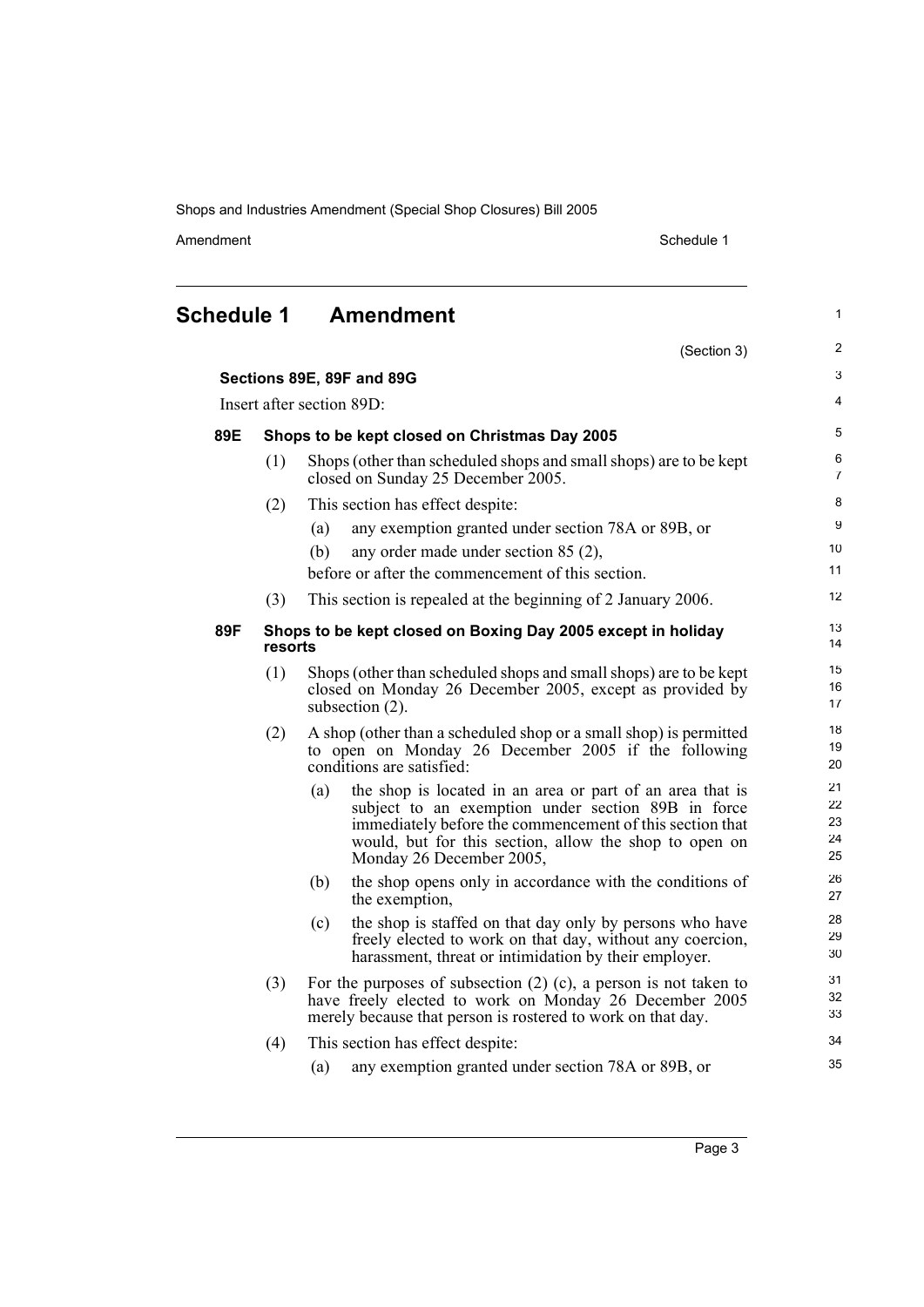Schedule 1 Amendment

|     |     | any order made under section 85 (2),<br>(b)<br>before or after the commencement of this section.                                                                                                                                                                       | $\mathbf{1}$<br>$\overline{2}$ |
|-----|-----|------------------------------------------------------------------------------------------------------------------------------------------------------------------------------------------------------------------------------------------------------------------------|--------------------------------|
|     | (5) | This section is repealed at the beginning of 2 January 2006.                                                                                                                                                                                                           | 3                              |
| 89G |     | Shops to be kept closed on New Year's Day 2006 except in holiday<br>resorts and certain exempt areas                                                                                                                                                                   | 4<br>5                         |
|     | (1) | In this section:                                                                                                                                                                                                                                                       | 6                              |
|     |     | exempt area means:                                                                                                                                                                                                                                                     | $\overline{7}$                 |
|     |     | the commercial business districts of the Cities of Sydney,<br>(a)<br>Newcastle and Wollongong, or                                                                                                                                                                      | 8<br>9                         |
|     |     | the commercial business district of Cabramatta,<br>(b)                                                                                                                                                                                                                 | 10                             |
|     |     | within such boundaries as the Minister may determine by public<br>notice.                                                                                                                                                                                              | 11<br>12                       |
|     | (2) | Shops (other than scheduled shops and small shops) are to be kept<br>closed on Sunday 1 January 2006, except as provided by<br>subsections $(3)$ and $(4)$ .                                                                                                           | 13<br>14<br>15                 |
|     | (3) | A shop (other than a scheduled shop or a small shop) is permitted<br>to open on Sunday 1 January 2006 if the following conditions are<br>satisfied:                                                                                                                    | 16<br>17<br>18                 |
|     |     | (a)<br>the shop is located in an area or part of an area that is<br>subject to an exemption under section 89B in force<br>immediately before the commencement of this section that<br>would, but for this section, allow the shop to open on<br>Sunday 1 January 2006, | 19<br>20<br>21<br>22<br>23     |
|     |     | the shop opens only in accordance with the conditions of<br>(b)<br>the exemption,                                                                                                                                                                                      | 24<br>25                       |
|     |     | the shop is staffed on that day only by persons who have<br>(c)<br>freely elected to work on that day, without any coercion,<br>harassment, threat or intimidation by their employer.                                                                                  | 26<br>27<br>28                 |
|     | (4) | A shop (other than a scheduled shop or a small shop) is permitted<br>to open on Sunday 1 January 2006 if the following conditions are<br>satisfied:                                                                                                                    | 29<br>30<br>31                 |
|     |     | the shop is located in an exempt area,<br>(a)                                                                                                                                                                                                                          | 32                             |
|     |     | (b)<br>the shop is subject to an exemption under section 78A in<br>force immediately before the commencement of this<br>section that would, but for this section, allow the shop to<br>open on Sunday 1 January 2006,                                                  | 33<br>34<br>35<br>36           |
|     |     | the shop opens only in accordance with the conditions of<br>(c)<br>the exemption,                                                                                                                                                                                      | 37<br>38                       |